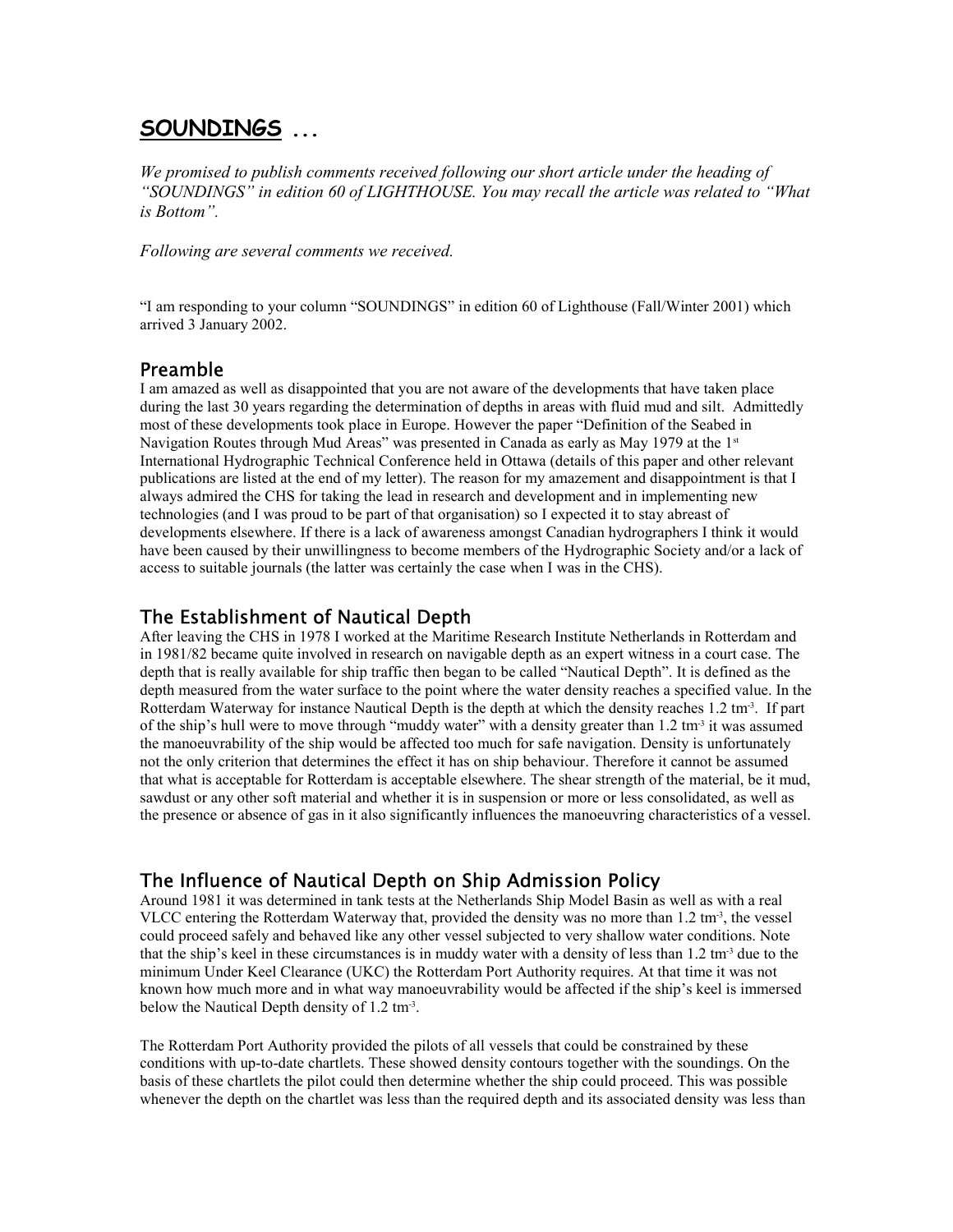$1.2 \text{ tm}^3$ . The method may well have changed, as it is now 20 years since this approach was first used. Since that time newer methods have been devised in determining density and more research has been carried out on the behaviour of floating mud and its influence on ship behaviour. For instance the Oceano Report (see list of literature) describes a French density meter introduced in 1986, which was an improvement on earlier models. Furthermore the information may well be shown differently or perhaps only nautical depth is shown now that the pilots are experienced in making use of it. There must be pilots currently employed that have never piloted vessels before the implementation of Nautical Depth. These pilots would feel completely at home navigating ships through areas that more than 20 years ago would have been considered too shallow and would first have been dredged to the design depth of the channel.

### The Influence of Density on Depth Measurement

My own research, based on fieldwork carried out by others as well as personal experience, showed that an ordinary lead will always indicate the greatest depth. An electric hand lead shows less depth than an ordinary lead, while an echo sounder with a 210 kHz transducer indicates the least depth. The variation in measured depth between these three methods depends also on the degree of consolidation of the silt. What was most significant however was that in the tests done, the echo sounder (a Krupp Atlas) always indicated a depth where the density was 1.06 tm<sup>-3</sup>, while the electric hand lead indicated a depth where the density was around 1.3 tm<sup>3</sup>. This was so regardless of the degree of consolidation of the silt. From this it can be seen that a standard lead will not detect the presence of mud until the density is well in excess of 1.3 tm<sup>3</sup>.

If the riverbed has been disturbed, either by a sudden influx of silt / mud or a ship with very little UKC moved through it, the density profile will be distorted. Any depths measured right after this event would be significantly shallower than those measured a few days or weeks later.

It was also discovered that 30 kHz transducers were much less consistent than the 210 kHz transducer in showing an echo at a constant density level. However it always showed the "seabed" at a depth where the density exceeded 1.2 tm<sup>3</sup>. In other words it could not be trusted to provide correct depth information in areas with silt or soft mud.

A striking example of this was experienced in Stony Lake on the Trent-Severn Survey in 1968. The Kelvin Hughes 26A echo sounders then in use by the CHS employed a frequency of about 30 kHz. For a number of days in the main body of the lake the greatest depths obtained were in the order of 90 feet halfway between shores. One day however one of the hydrographers, who had not been out in that area before, for some reason had cranked up the gain control. When his sounding roll was scaled we suddenly noticed a faint bottom appearing at less than half the depths obtained previously. Not only that, it was flat and at a fairly constant depth right across, whereas the previously measured depths plunged right down the moment the launch started its sounding line (it was common to touch a rock with the bow and measure 60 feet on the sounder). Upon investigation this faint bottom turned out to be soft mud and the whole area had to be sounded again. Ironically this happened a year after the Rotterdam Port Authority had already carried out its tests with the various frequencies and lead line leading to the results I quoted above. If only we had been informed then !

### Developments after 1983

Since my move to Australia in 1983 I began to lose touch with the further technological developments. However I am sure this concept of nautical depth and its use by port authorities must be reasonably widespread. For instance I gave a paper on this topic at a symposium held at the Australian Maritime College in 1985 and received many inquiries from pilots and harbourmasters for several years after that. A number of papers have been produced over the years although I am not sure in what journals or at what symposia and when. If you wish to find out more I suggest you consult the (mostly quite old) publications listed below (there are many more but unfortunately they are in Dutch). Newer articles should be looked for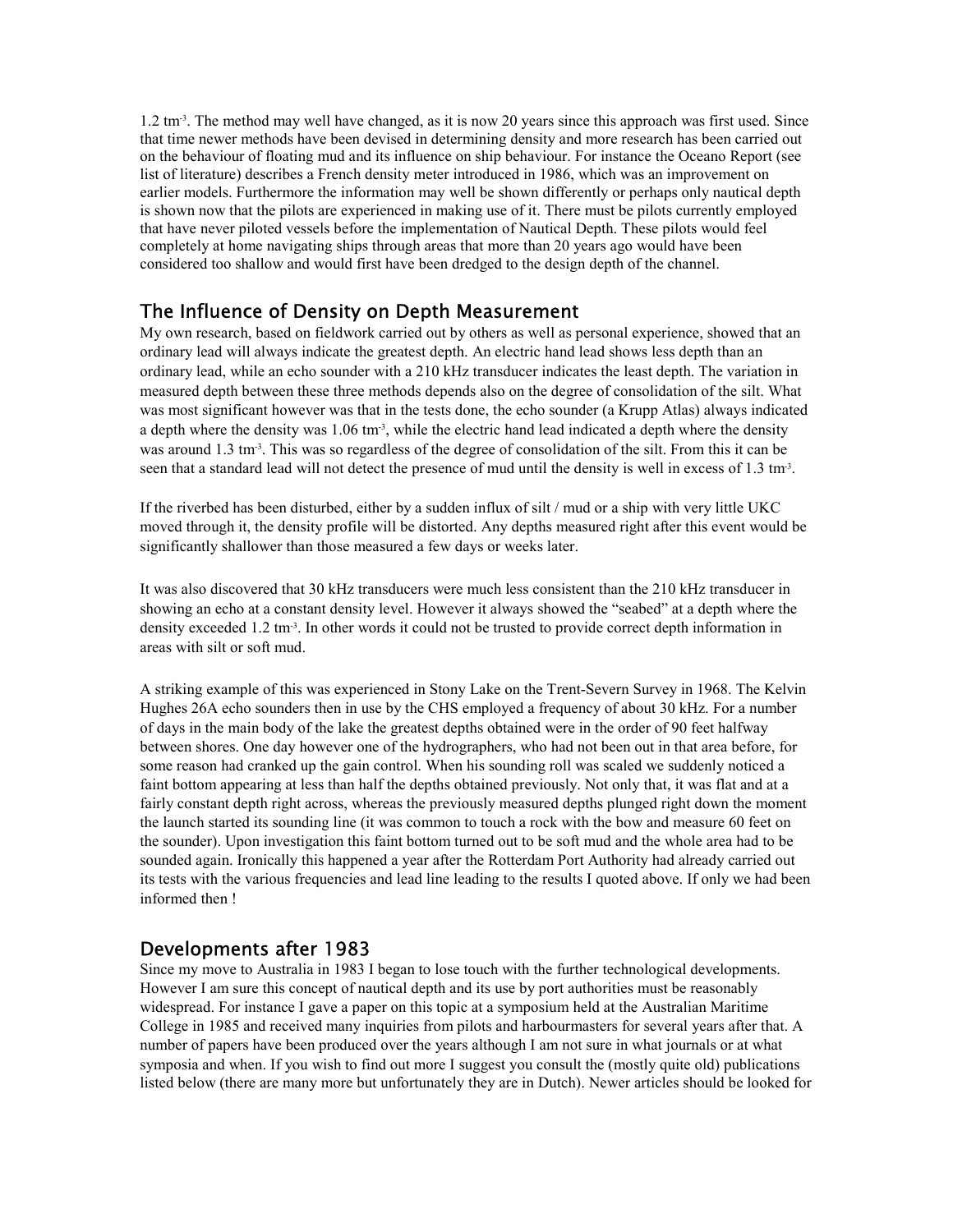in maritime oriented journals and PIANC proceedings. I have scanned the Hydrographic Journals from 1979 onwards and included in my list any relevant articles.

#### Summary

Summarising the answers to your questions: Yes, for the past twenty years we have been able to measure the density and the height of the mud / silt layer and we have known how dense the muddy water may become, before it unduly affects the ship's manoeuvring behaviour.

I take this opportunity to wish you and all my former colleagues a healthy and prosperous 2002 and a safe field season for those not yet retired.

Best Regards, George H. Goldsteen Lecturer in Hydrography (retired) Lecturer in Navigation (not quite retired)"

#### **Partial List of papers on Nautical Depth and Related Topic:**

Bakker, D.J., "Density measurements in conjunction with echosounding", The Hydrographic Journal No. 14,

April 1979.

Goldsteen, G.H., H. van Donselaar, "Hydrographic and hydrodynamic analysis of the 'Spring Odessa' incident",

Maritime Research Institute Netherlands, Rotterdam, 1982 (this paper was used in a court case and thus confidential at the time and was not published. It taught a great lesson to the port authority concerned about proper surveying procedures, dredging, ship manoeuvring, and of course nautical depth. It led to a seminar on Nautical Depth, which I organised as Chairman of the Netherlands Branch of the Hydrographic Society in April 1982).

Granboulan, J., C. Fourcassies, Chaumet Lagrange, "Measuring the navigable depth in a muddy channel", 2<sup>nd</sup> International Hydrographic Technical Conference, Plymouth, UK, 1984

Hellema, J.A., "New techniques lead to savings in maintenance of shipping channels and ports", Dock and Harbour Authority, January 1981 (I am not sure the article's title is correct. I only have the Dutch version).

Kerckaert, P., B. Malherbe, A. Bastin, "Navigation in muddy areas – The Zeebrugge experience", PIANC 1984/85

- Kirby, R., W.R. Parker, W.H.A. van Oostrum, "Definition of the sea bed in navigation routes through mud areas", 1<sup>st</sup> International Hydrographic Technical Conference, May 1979, Ottawa, Canada (also in the Hydrographic Review, Monaco, January 1980).
- Mundy, M., "Getting the measure of fluid mud", Port Construction International, No. 2/3, 1984.
- Nederlof, L., G. van Bochove, "Manoeuvring behaviour of ships in muddy canals and harbours", Dock and Harbour Authority, May 1981.
- Oceano Instruments, "Report of the Demonstration of the SD 105 Acoustic Sediment Densitometer", March 1986, (Oceano Instruments, 4 Avenue Henri Poincare, 92160 Antony, France).

Os, P.J. van, et al, "New survey techniques for silt density measurement systems", Proceedings of HYDRO '96

"Port & Coastal Hydrography", S.P. No. 36, Rotterdam, September 1996

Paske, R., "The towed silt density gauge: A new system for measuring navigable depth", The Hydrographic Journal No. 35, January 1985.

PIANC Working Group 3-a, "Navigation in muddy areas", Permanent Technical Committee II, Bulletin No. 43, PIANC, 1982/83

Sellmeyer, R., G. van Oortmerssen, "The effect of mud on tanker manoeuvres", RINA Spring Meeting 1983.

Woerden, J.A. van, J.A. Hellema, M. Tielman, "Hydrographic echosounding combined with sub-bottom